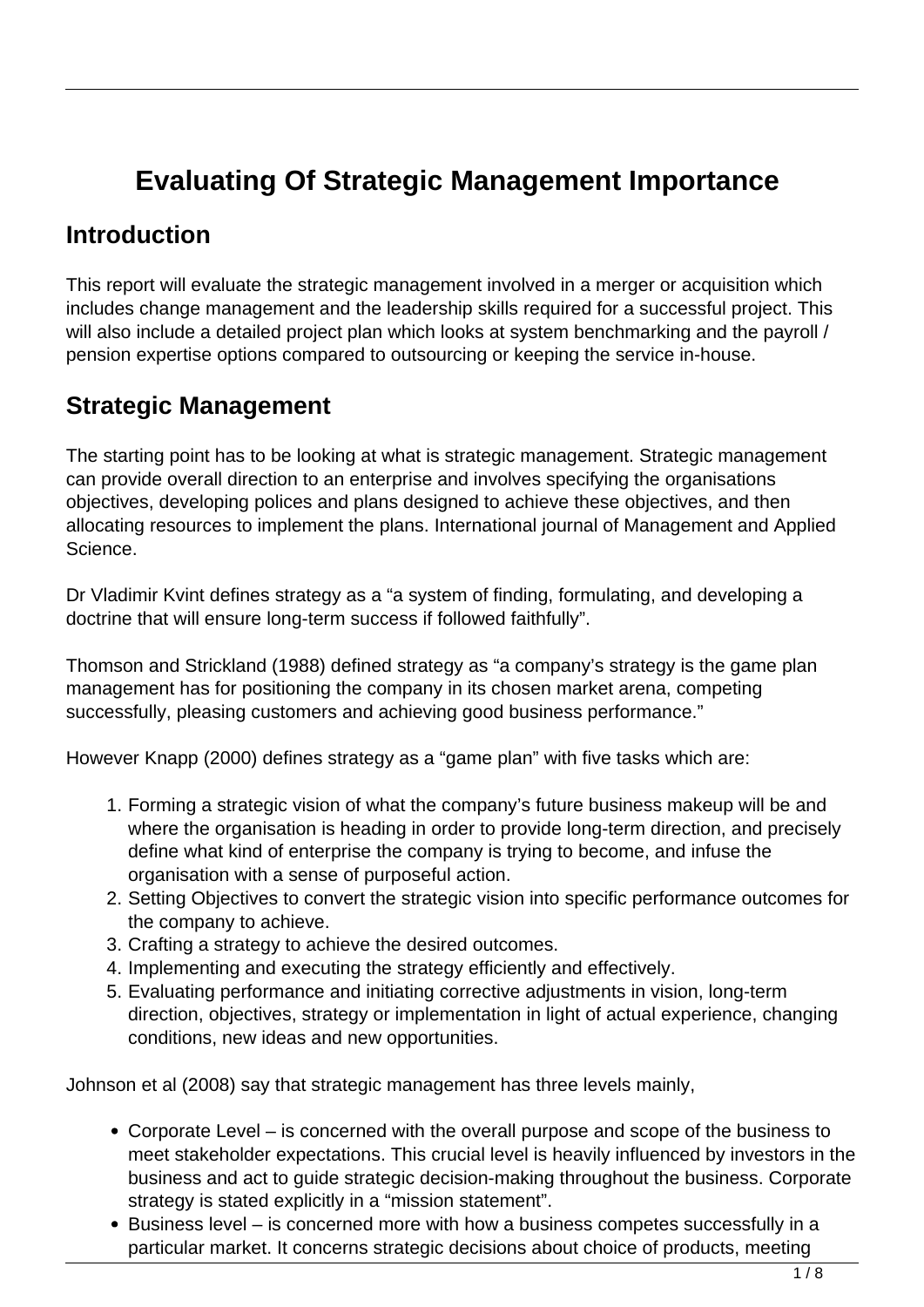needs of customers, gaining advantage over competitors, or creating new opportunities.

Operational level – is concerned with how each part of the business is organised to deliver the corporate and business-unit level strategic direction. Operational strategy therefore focuses on issues of resources, processes and people.

#### **Strategic position**

The strategic position is concerned with the impact on strategy of the external environment, internal resources, competences and influence of stakeholders. It's important to take account of the future and to assess whether the current strategy is a suitable fit with the strategic position. If not, the organisation needs to determine what changes it needs to make and whether it is capable of effecting such changes.

Organisations need to understand the external environment in terms of the:

- macro influences which include political, economic, technological and social factors.
- Micro influences which include factors specific to the particular industry and related industries, including competition, customers, suppliers and barriers to entry.

#### **Strategic objectives**

Once the strategy planning has been carried out, the next step is to design the operational plan, using the objectives to achieve the company strategy.

Strategic objectives are long-term organisational goals that help to convert a mission statement from a broad vision into more specific plans and projects. They set the major benchmarks for success and are designed to be measurable, specific and realistic translations of the mission statement that can be used by management to guide decision-making. Strategic objectives are usually developed as a part of a two-to four-year plan that identifies key strengths and weaknesses and sets out the specific expectations that will allow the company or organisation to achieve its vision statement. This process is better known as SWOT analysis.

If an organisation is to grow long-tem then the "business as usual" mindset is not necessarily going to increase profits and reach new customers.

There are numerous options available, such as developing new products or opening up new markets, the difficulty is knowing which strategy will work.

One option would be to use the Ansoff Matrix to establish the potential risks for each option and help devise the most suitable plan the particular situation the organisation find its self in. The Ansoff Matrix gives business leaders a quick and simple way to think about the risks of growth.

The Ansoff Matrix or Product/Market Expansion Grid (see Figure 1 in appendix) shows four strategies a company can use to grow and helps analyse the risks associated with each strategy. The idea is that as the organisation moves into a new quadrant either horizontally or vertically, the risk increases.

The four quadrants are: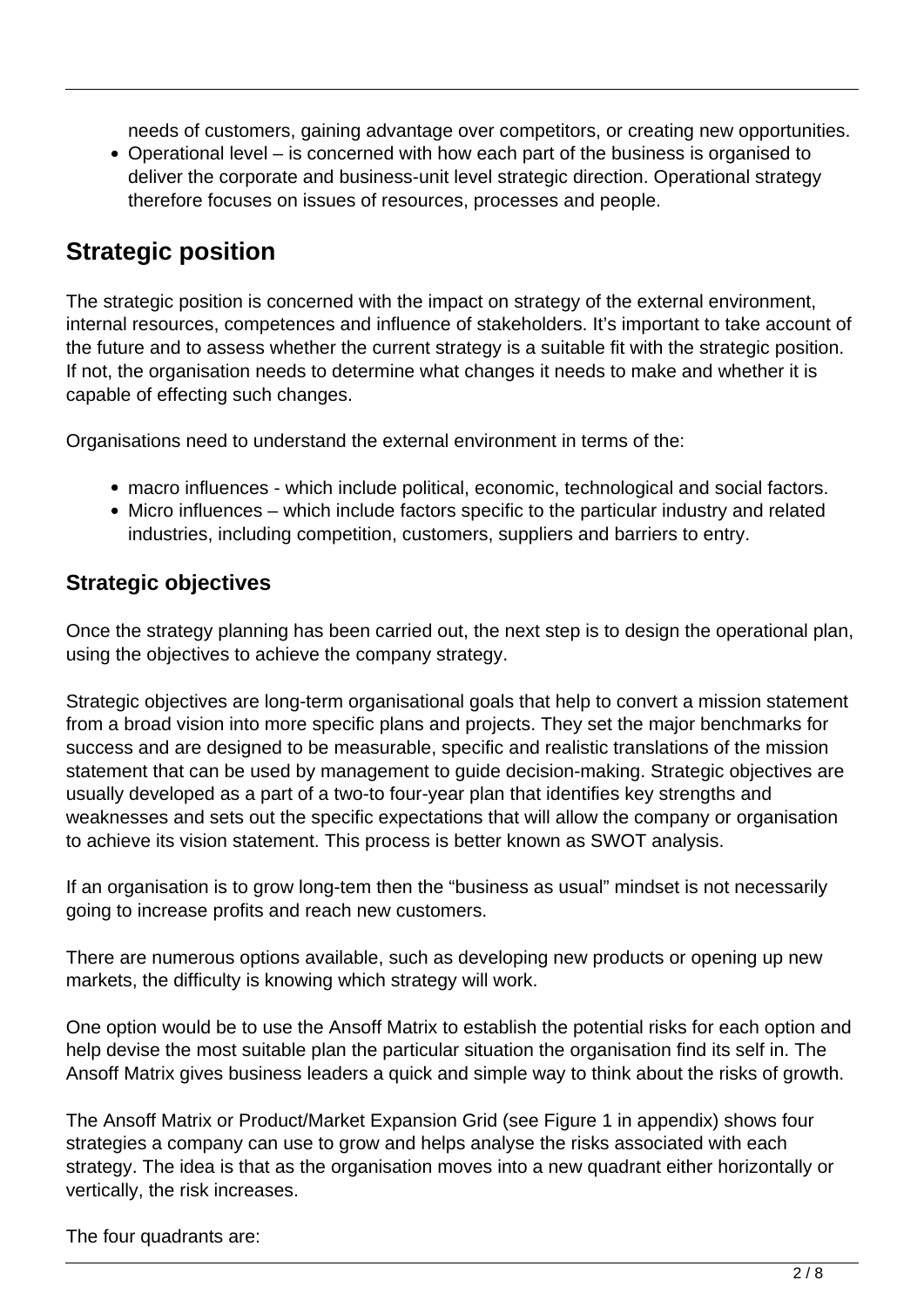Market Penetration, the lower left quadrant is the safest option here the organisation concentrates on expanding sales with the existing product range and in the existing market. The organisation knows their products work and the existing market holds very few surprises.

Product Development, the lower right quadrant, is slightly more risky, because the organisation is introducing new products in the existing market.

Market Development, the upper left quadrant the organisation is putting existing products into an entirely new market. This can be achieved by finding new uses for the products or by adding new features or benefits to existing products.

Diversification, the upper right quadrant is the riskiest of the four options, because the organisation is introducing new unproven products into an entirely new market that may not be fully understood by the organisation.

### **Leading the Change**

Once the organisation review has started, where change is inevitable it is important all the risks are taken into account. One of the hurdles will be to retain the staff and ensure that as change is happening the staff are on board and stay with the organisation.

One model that can be used to manage the change is the Organisational Iceberg. Aird (2001) says that radical change involves a three stage process which is 'freezing', changing and 'refreezing'.

- 1. An upsetting of a stable equilibrium and some 'unlearning' of existing attitudes and behaviour. Will take place.
- 2. Following this, the motivation to change and seek help in order to effect the change. New attitudes and behaviour will begin to form.
- 3. Lastly the new attitudes and behaviour becomes established as refreezing takes place.

Some writers have identified different types of cultures that can impact how employees see their organisation. Handy (1993) suggests there are four types of culture that can influence employees which are:

Power Culture, This is found in smaller organisations where power and influence stem from a central source through whom all communication, decisions and control are channelled.

Task Culture, is reflected in project teams and task forces. The most important people are the experts who have the ability to accomplish a particular aspect of the task. Such organisations are flexible and constantly changing as tasks are accomplished and new needs arise.

Person Culture, is found in organisations where the purpose is to serve the interests of individuals within it.

Role Culture, bureaucracy is another form of bottleneck that hinders the smooth running of the organisation. It slows down the process of doing things and is usually stereotyped.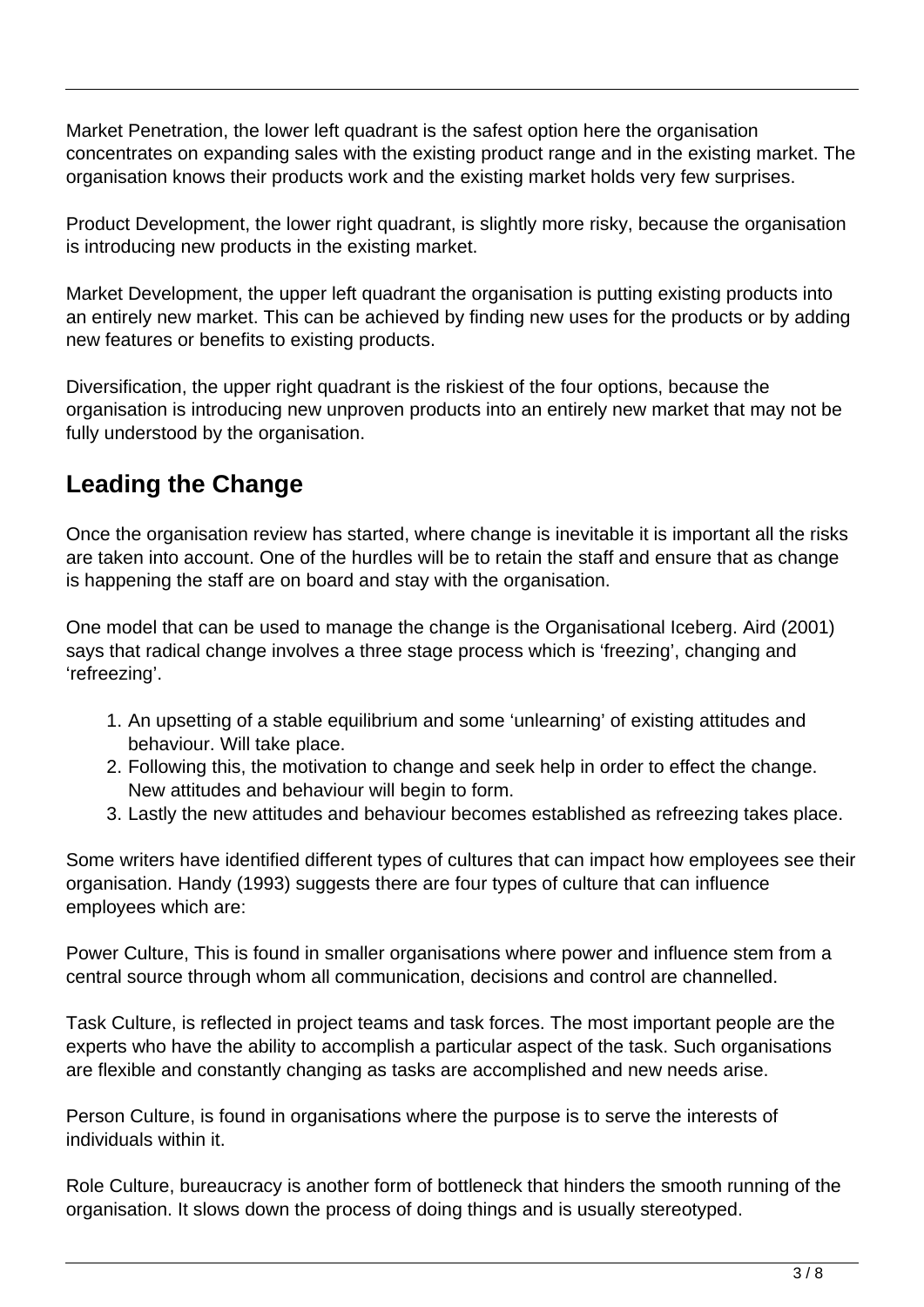Leadership skills required for a successful project

There are numerous definitions of leadership and the qualities needed in the modern world. Drucker (1989) describes the qualities of a good leader as someone who should be able to motivate their followers or staff whilst designing organisational contexts to allow the followers to function effectively.

CIPD (2007) says that although it is difficult to decide who and what makes a good leader there are certain attributes that leaders do need to , some of these are:

- General Intelligence
- Technical or professional knowledge in their field
- Personality including enthusiasm
- Communication skills
- Ability to listen and share
- Integrity, trust and honesty
- Be a risk taker and have a vision

Mullins (2007) states management tends to be viewed as getting things done through people to achieve organisational objectives.

The McKinsey 7-S framework can be used in a wide variety of situations where an alignment perspective is useful, for example, to help:

- Improve the performance of a company.
- Examine the likely effects of future changes within a company.
- Align departments and processes during a merger or acquisition.
- Determine how best to implement a proposed strategy.

The way the McKinsey 7-S model is presented (see Figure 2) it depicts the interdependency of the elements and indicates how a change in one affects all the others.

#### **Leadership styles**

When an organisation is involved in planning its strategy or in the midst of a merger or acquisition the leadership styles of the management can influence the final outcome. There are numerous leadership styles. According to Mullins (2007) there is a close relationship between management and leadership and it is not easy to separate them as distinct activities.

It's one thing for a leader to have a grand vision, but this is redundant unless the vision is managed so it becomes a real achievement. According to Mullins (2007) there are many dimensions to leadership styles and he simplified them into three headings as:

The Authoritarian style: The manager alone exercises decision making and authority for determining policy. Procedures for achieving goals, work tasks and relationships, control of rewards and punishments.

The Democratic style: The leadership functions are shared with members of the group and the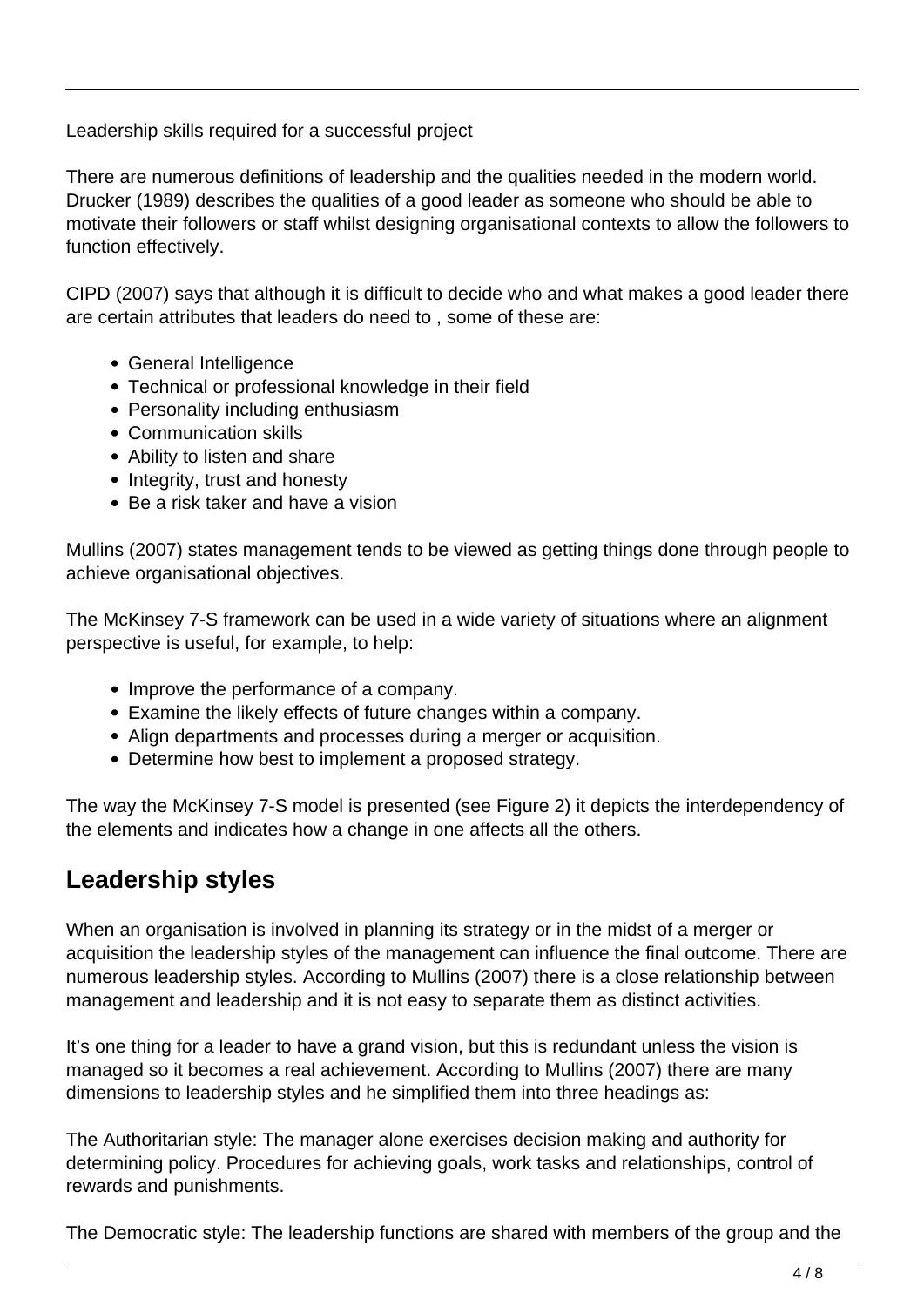manager is more part of the team. The group members have a greater say in decision making, determination of policy, implementation of systems and procedures.

A Laissez faire style : The manager consciously makes a decision to pass the focus of power to members, to allow them freedom of action "to do as they think best", and not to interfere, but is readily available if help is needed. There is often confusion over this style of leadership behaviour.

### **Development and change**

With any merger or acquisition there will be development and change for both the organisation that is acquiring or being acquired.

French and Bell (1999) describe this process as "Organisation development is a long-term effort, led and supported by top management, to improve an organisation's visioning, empowerment, learning, and problem-solving processes, through an ongoing collaborative management of organisation culture – with special emphasis on the culture of intact work teams and other team configurations – utilising the consultant-facilitator role and the theory and technology of applied behavioural science, including action research"

With the coming together of two organisations there will inevitably be resistance to change for various reasons from people wanting to do things the way they have always done to fear of the unknown. An example of this is learning to use new technology for those who have been using old and outdated systems can create a fear of having to learn new skills.

## **The Project**

A merger or acquisition of another organisation is in most cases a major project and as such it will involve a substantial amount of work. The following is a summary of the most significant steps that should lead to a successful outcome of the project.

- 1. Financial Matters What do the company's annual quarterly and monthly financial statements for at least the last three years reveal. The following financial matters should also be investigated.
	- Are the margins for the business growing or deteriorating
	- Are the company's projections reasonable and believable.
	- Are the company's financial statements audited.
- 2. Technology / Intellectual Property. The buyer will be very interested in the extent and quality of the company's technological and intellectual property. The due diligence will often focus on the following areas of inquiry:
	- What registered and common law trademarks does the company have.
	- What copyright products and materials are used, controlled or owned by the company.
	- Does the company's business depend on the maintenance of any trade secrets, and if so what steps has the company taken to preserve their secrecy. For example Coca- Cola and KFC recipes.
- 3. Customers / Sales. The buyer will want to fully understand the target company's customer base including the level of concentration of the largest customers.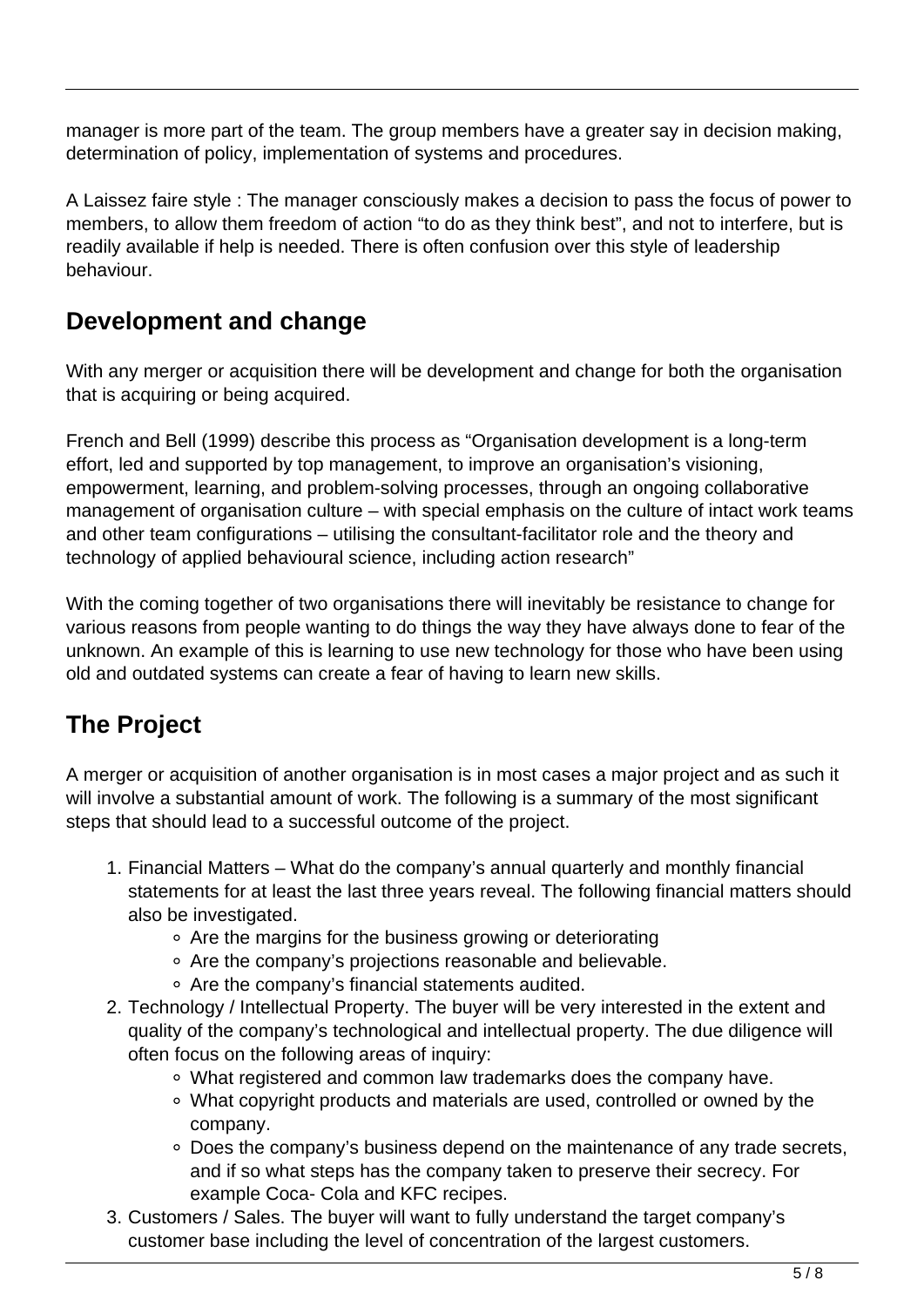- Will there be any issues in keeping customers after the acquisition.
- How are the sales staff compensated / motivated, what effect will the acquisition have on them e.g. retention of key sales personnel.
- 4. Strategic Fit with Buyer. The buyer will be interested in the future performance of the target company as a stand-alone business and understand the extent to which the company will fit strategically within the lager organisation.
	- Will there be a strategic fit between the company and the buyer.
	- What integration will be necessary, how long will the process take, and how much will it cost.
	- What cost savings and other synergies will be obtained after the acquisition.
	- What revenue enhancements will occur after the acquisition
- 5. Material Contracts. One of the most time-consuming but critical components of a due diligence inquiry is the review of all the material contracts and commitments. For example:
	- Guaranties, loans and credit agreements.
	- Employment and Union agreements.
- 6. Employee / Management Issues. The buyer will want to review a number of matters in order to understand the quality of the target company's management and employee base, including:
	- Organisation chart
	- Plans relating to severance, termination pay, holiday and sick pay,
- 7. Litigation. An overview of any litigation, pending, threatened, or settled, arbitration or regulatory proceedings involving the target company. Review the following:
	- Correspondence from company's legal advisors.
- 8. Tax Matters. A review of the historical tax liabilities including confirmation from HMRC the PAYE account is fully paid and up to date. The For example:
	- Local and foreign income and sales tax returns filed in the last five years.
	- Any pending government audits or the results of such audits.
	- Correspondence with taxing authorities regarding key tax items.
- 9. Regulatory issues. Regulatory scrutiny of acquisitions has been increasing in recent years for example the Sky takeover by Fox and Vauxhall takeover by Peugeot. The buyer will want to understand and asses the following:
	- Analyse any competition issues
	- If the buyer is in a regulated industry that requires approval from a regulator.
- 10. Insurance. In any acquisition the buyer will want to undertake a review of key insurance policies.

Either as part of the due diligence process or as a separate exercise the following review should also be carried out when organisations merge.

- Payroll system benchmarking
- Evaluation of the Payroll / pension options including whether service should be outsourced or kept in-house.

#### **Payroll System**

As a result of a merger an organisation may find itself with more than one payroll department and system. A change in the business profile, rapid growth or even downsizing may be the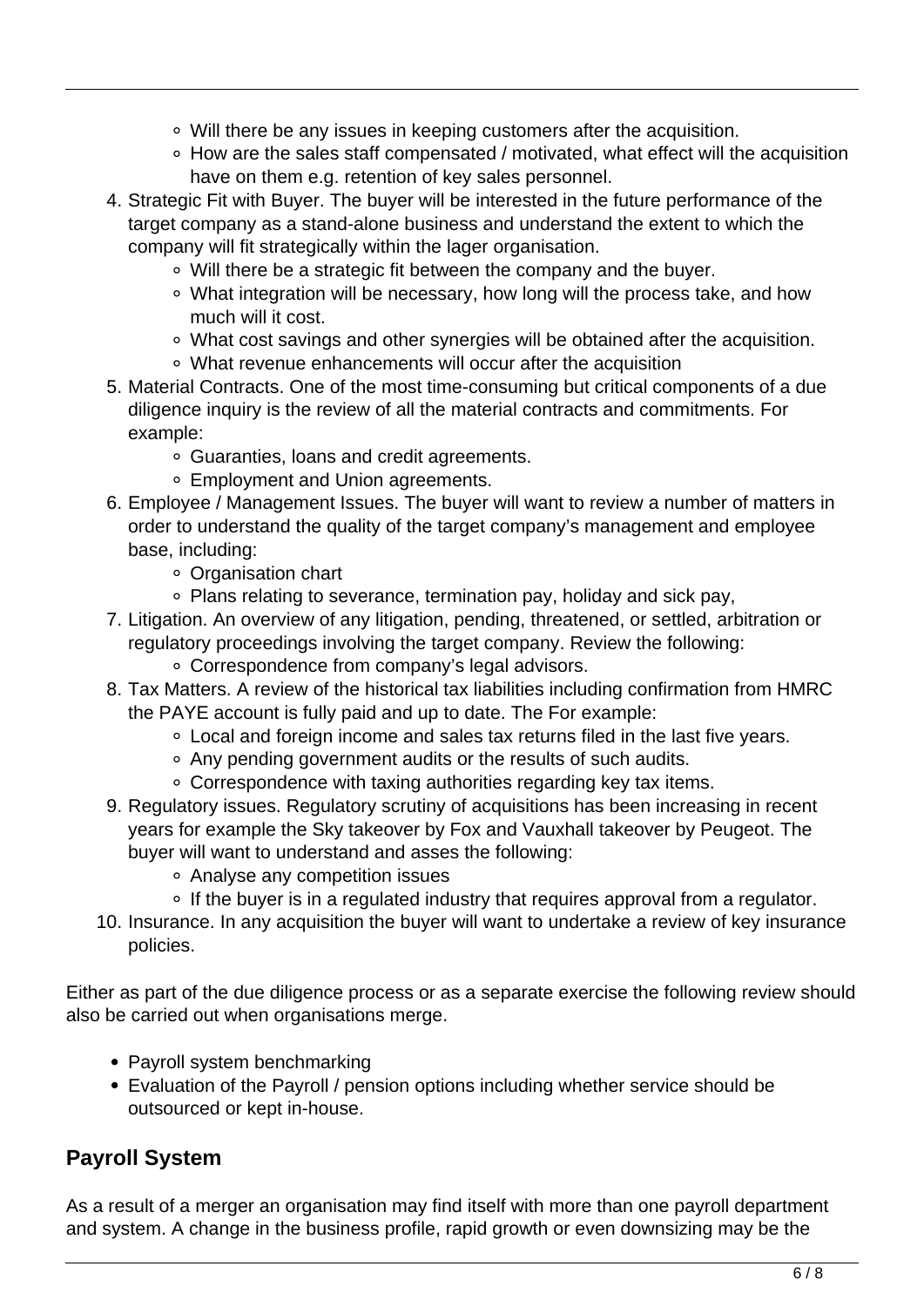driver for an organisation to streamline the whole payroll process.

With more HR and payroll systems in use an integrated system may deliver advantages from a shared services. According to Ward A (2009) for a centralised payroll system to succeed, the application must have the flexibility to hold all the different types of payroll rules required for the entire payee population, can process these rules at different pay frequencies, have a robust architecture that will cope with high volume of transactions, and process pay in a reasonable amount of time.

The first decision is to decide whether the organisation seriously wants a new system and what the requirements are. The payroll manager should be part of the committee with representatives from many departments who have an interest e.g. Finance, IT and Audit.

Once the decision has been made to change the system a tight definition of requirements as possible should be prepared, which will be the starting point together with a statement of requirements (SOUR) should be prepared.

A decision should be made of who will discuss the options with suppliers, will it be a committee or an individual. The following need to be considered:

- Obtain an understanding of what is required.
- Define the requirements
- Establish who will be involved in the evaluation and reporting.
- Who will decide and sign the contract
- Obtaining budget approval.
- Review the processing methods.

As many potential suppliers as possible should be contacted for details of their service and the solutions they can offer. From the SOUR and details of any constraints such as existing hardware or geographical locations available. In return the potential suppliers should submit their solution.

The next stage should be to consider:

- In-house bespoke system
- In-house Package system
- Bureau service
- Fully-managed outsourced service

Most organisations narrow the choice to either an in-house or an outsource service. A SWOT analysis may help define the best option for the organisation.

The advantages of an in-house system are:

- The company has control over the payroll process.
- The company will be able to employ any specialist staff required for their industry.
- It will be easier to implement any changes.
- The company can take advantage of any opportunities that may arise e.g. provide services to other companies e.g. Coal and Natwest Bank.